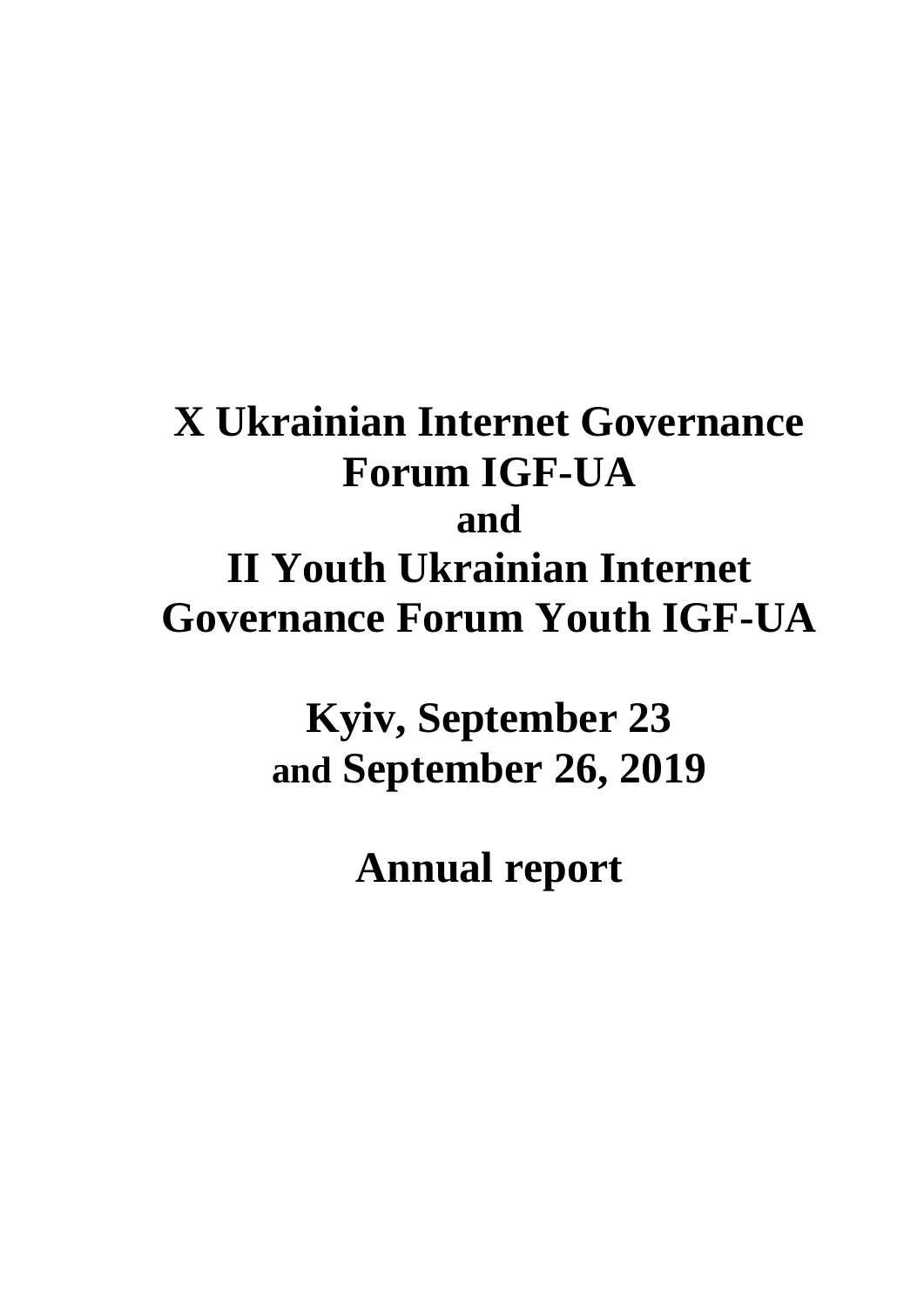

## **CONTENTS**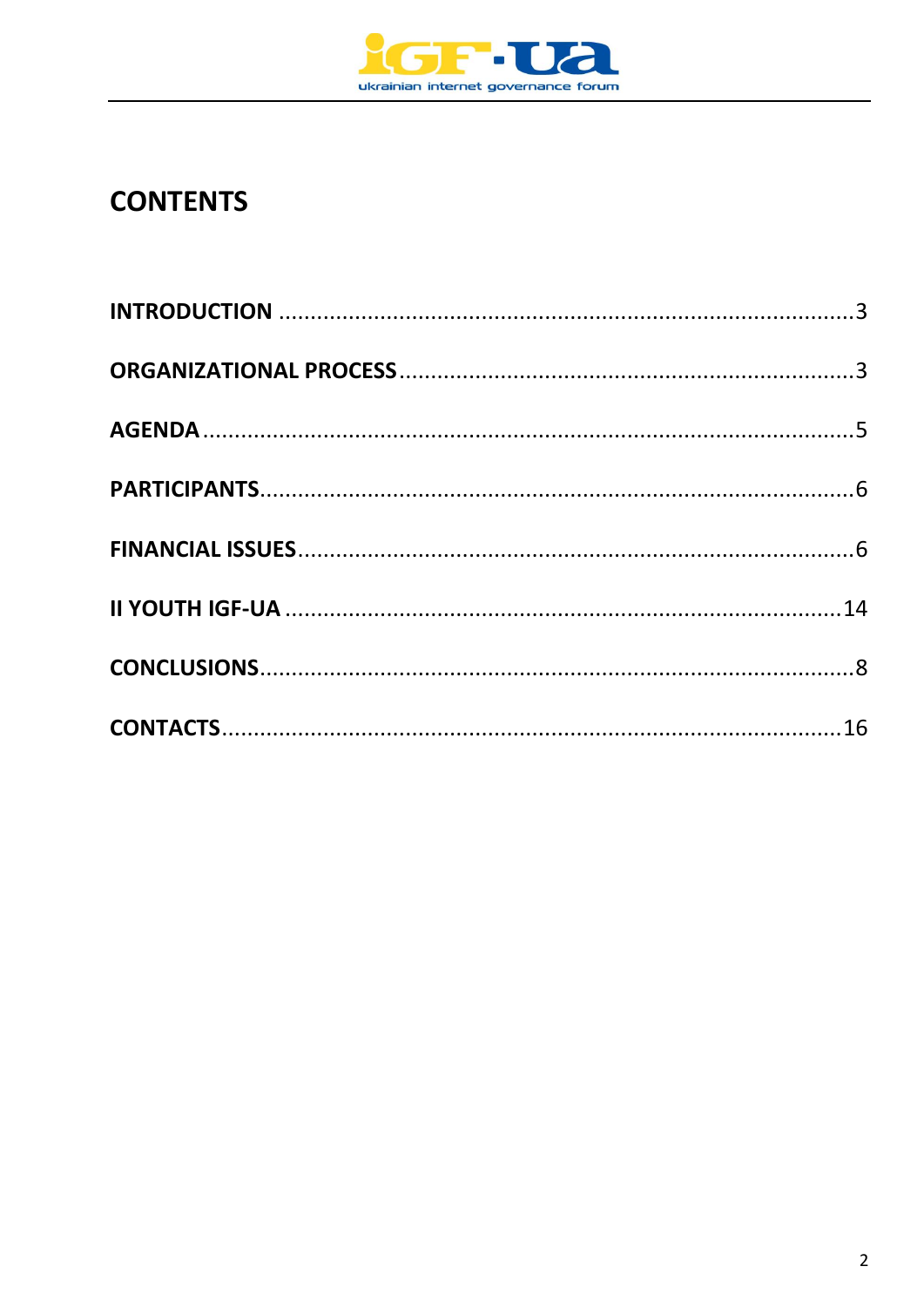

## <span id="page-2-0"></span>**INTRODUCTION**

The first Ukrainian Internet Governance Forum (IGF-UA) was held in September 2010 in Kyiv. Since that time the annual IGF-UA is a continuation of the global and regional IGF as a platform to discuss the most important issues of the information society development, consolidation of efforts of state bodies, business, Internet community, professional and academic elites in order to accelerate the implementation of the IT-capabilities, creating conditions for comprehensive development of Internet technologies for the public interest. IGF-UA always gathers participants from different countries who represent international organizations, governmental agencies, non-governmental and commercial organizations in the field of ICT and media.

**The tenth Ukrainian Internet Governance Forum IGF-UA** was held on September 23, 2019 in ADMIRAL HALL Business Centre (Kyiv, 7/11 Khreshchatyk street) within the Days of the Internet in Ukraine. The **Youth Internet Governance Forum IGF-UA** took place on September 26, 2018 in the National Technical University of Ukraine "Igor Sikorsky Kyiv Polytechnic Institute".

Over 250 participants from Ukraine and other European countries took part in the  $10<sup>th</sup>$  IGF-UA, representing government agencies, international organizations, private sector, civil society, academic and technical community, and the media. A significant number of participants took part in the IGF-UA remotely.

IGF-UA continues to be an important component of the national debate about the future of the Internet in Ukraine.

## <span id="page-2-1"></span>**ORGANIZATIONAL PROCESS**

The activity of the Organizing Committee is based on the "Principles regarding the conduct of the Ukrainian Internet Governance Forum IGF-UA (Protocol of intentions)". This document was developed for the implementation of the decisions of the 4th IGF-UA.

*"Principles of the Ukrainian Internet governance Forum IGF-UA (Protocol of intentions)": <http://igf-ua.org/docs/Principles.doc>*.

Members of the Internet community, who came up with a proposal on the inclusion of his/her candidacy in the Organizing Committee and agreed with the Principles concerning the conduct of the Ukrainian Internet Governance Forum IGF-UA (Protocol of intent), were elected as a member of the Organizing Committee. The Organizing Committee consists of 16 people, balanced in representing different stakeholder groups: government agencies, international organizations, private sector, civil society, academic and technical communities.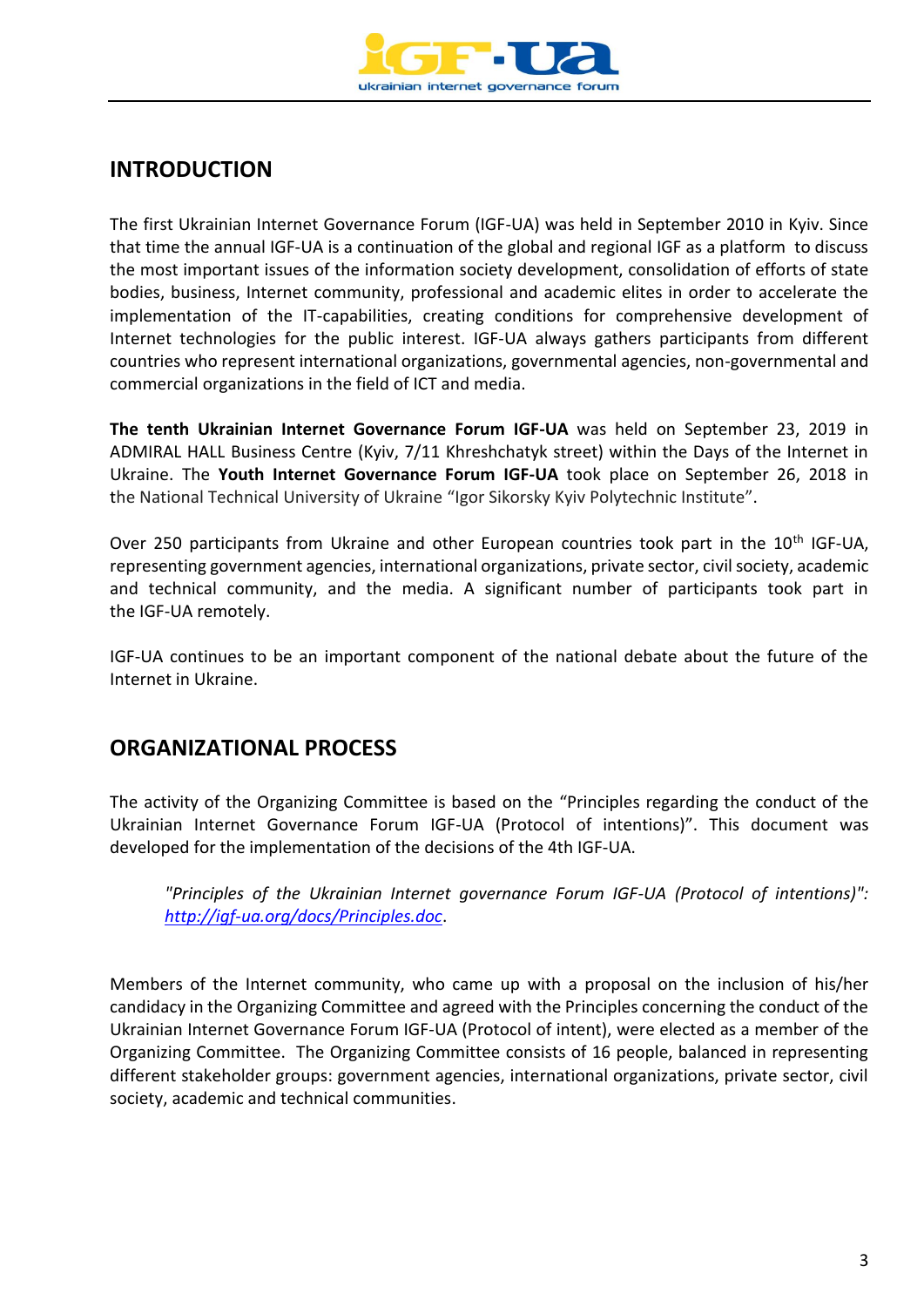

| The Members of IGF-UA Organizing Committee |  |  |
|--------------------------------------------|--|--|
|--------------------------------------------|--|--|

|     | <b>Full name</b>         | Organization                           | Stakeholder group             |
|-----|--------------------------|----------------------------------------|-------------------------------|
|     |                          | Research Institute of Computer Science | <b>Academic and technical</b> |
| 1.  | <b>Baranov Oleksandr</b> | and Law of National Academy of legal   | community                     |
|     |                          | <b>Sciences of Ukraine</b>             |                               |
|     |                          | National commission for the state      | Government organizations      |
| 2.  | Dzyuba Serhii            | regulation of communications and       |                               |
|     |                          | informatization                        |                               |
| 3.  | Dubytska Valeriia        | Independent Expert                     | Civil society                 |
| 4.  | <b>Husiev Oleh</b>       | The Commission on science and          | Civil society                 |
|     |                          | information technology                 |                               |
| 5.  | Karhapolov Yurii         | <b>Ukrainian Internet Association</b>  | Civil society                 |
| 6.  | Korniets Marya           | Independent Expert                     | Civil society                 |
| 7.  | Kokhmaniuk Dmytro        | The Independent Expert                 | Private sector                |
| 8.  | Kukovsky Volodymyr       | Secretary of The Organizing Committee  | Civil society                 |
| 9.  | Vilma Misiukoniene       | Independent Expert                     | International organizations   |
| 10. | Moroz Vitaliy            | Internews-Ukraine                      | Civil society                 |
|     |                          | The state Agency for e-governance of   | Government organizations      |
| 11. | Nabok Andrii             | Ukraine                                |                               |
|     |                          | Ukrainian League of Industrialists and | Private sector                |
| 12. | Pietukhov Ivan           | Entrepreneurs                          |                               |
| 13. | Prykhodko Oksana         | European Media Platform                | Civil society                 |
| 14. | Radkevych Oleksandr      | The Security Service of Ukraine        | Government organizations      |
| 15. | Tkachenko Svitlana       | Hostmaster                             | Private sector                |
|     | 16. Chernykh Olena       | <b>Better Internet Centre</b>          | Civil society                 |



**Pic.1. Participation of representatives in the IGF-UA Organizing Committee of various stakeholder groups**

At the 5th IGF-UA, held in October 2014, it was decided to carry out the activities of the Organizing Committee of IGF-UA on a regular basis. In order to implement this decision, the Organizing Committee was performing work not only during the immediate preparations for the IGF, but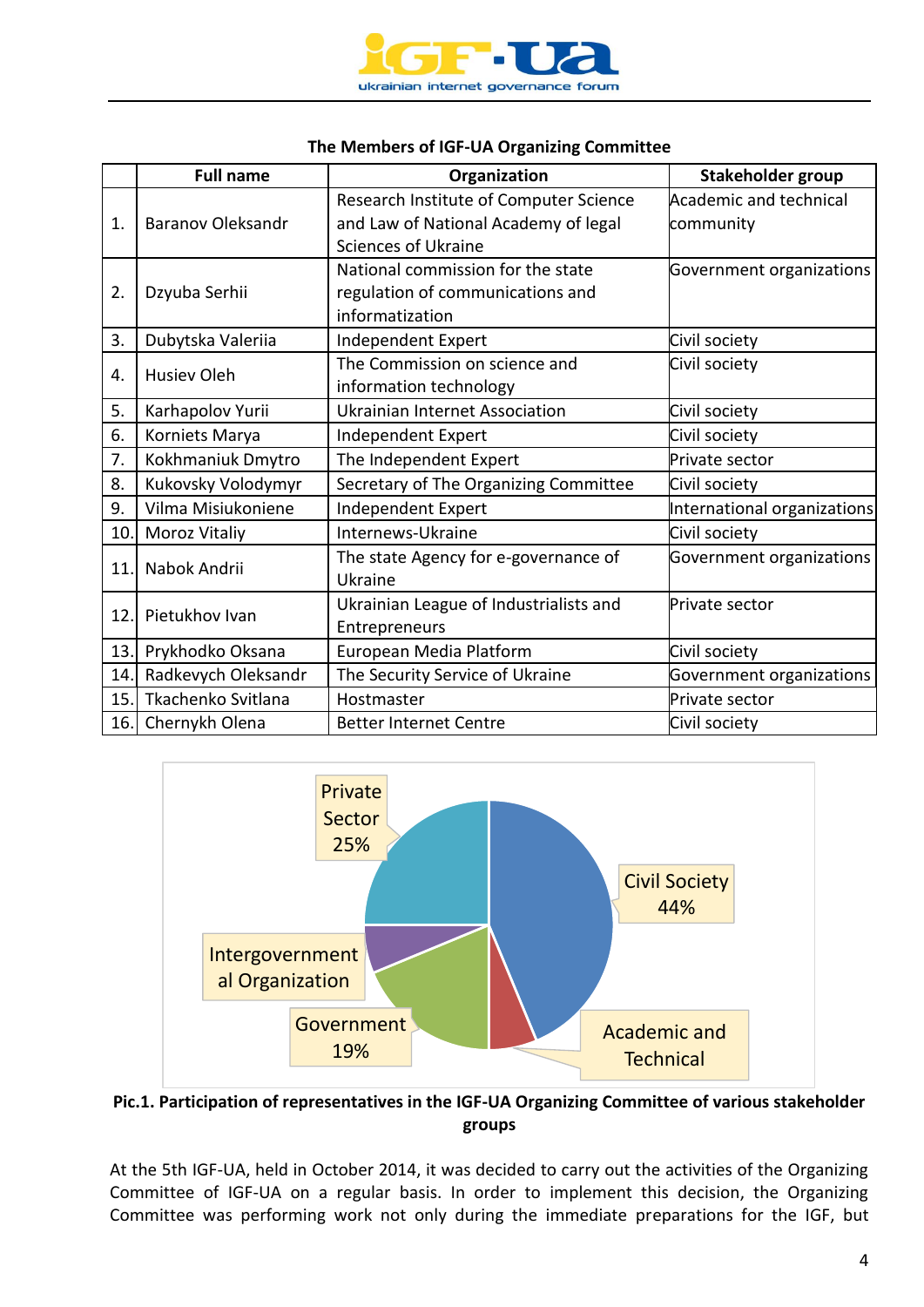

throughout the period between the 9th and 10th IGF-UA. There were four meetings of the Organizing Committee – 04.06.2019, 08.07.2019, 08.08.2019, 12.09.2019 (protocols of meetings in Ukrainian – [http://igf-ua.org\)](http://igf-ua.org/).

Organizers of 10th IGF-UA, according to the decision of the Organizing Committee, became: Ukrainian Internet Association (INAU), Commission for Science and IT of the Ukrainian League Of Industrialists And Entrepreneurs, NGO "Internews-Ukraine", IGF Supporting Association (IGFSA), RIPE Network Coordination Centre, ISOC (Internet Society), Internet Corporation for Assigned Names and Numbers (ICANN).

X IGF-UA was supported by the state Agency for e-governance of Ukraine and iNGO "European Media Platform".

Thus, among the organizers there is a balanced representation of different stakeholder groups:

- Civil society / Private sector (Ukrainian Internet Association, Commission for Science and IT of the Ukrainian League Of Industrialists And Entrepreneurs);
- Civil society (NGO "Internews-Ukraine", iNGO "European Media Platform");
- Private sector (RIPE Network Coordination Centre);
- Governmental bodies (the state Agency for e-governance of Ukraine);
- International organizations (ISOC, IGF Support Association, ICANN).

### <span id="page-4-0"></span>**AGENDA**

The main purpose of IGF-UA is the development of Internet governance in Ukraine through multistakeholder dialogue and promoting partnerships in order to coordinate stakeholders for better and more balanced development of the Internet for the interests of the Ukrainian citizens. Based on this goal, the Organizing Committee has identified a list of the main topics for discussion at IGF-UA. They formed the basis of a number of sections for discussion and debate.

**The Plenary session** opened the Forum with welcoming words from co-organizers with their review of the Internet governance situation.

**Section №1. New information security challenges of Ukraine, cybersecurity as a component of protection.**

**Section №2. Сhild online: protection and fulfilment of rights.**

**Section №3. Integrating Ukraine into European digital single market.**

**Section №4. Mechanisms of counteraction disinformation in digital environment.**

**Section №5. Countering the threat of the influence of authoritarian regimes on the administration of cyberspace.**

**Section №6. Responsibility of platforms and transparency of algorithms in the digital world.**

**Section №7. Application of Internet of Things technologies in Ukraine.**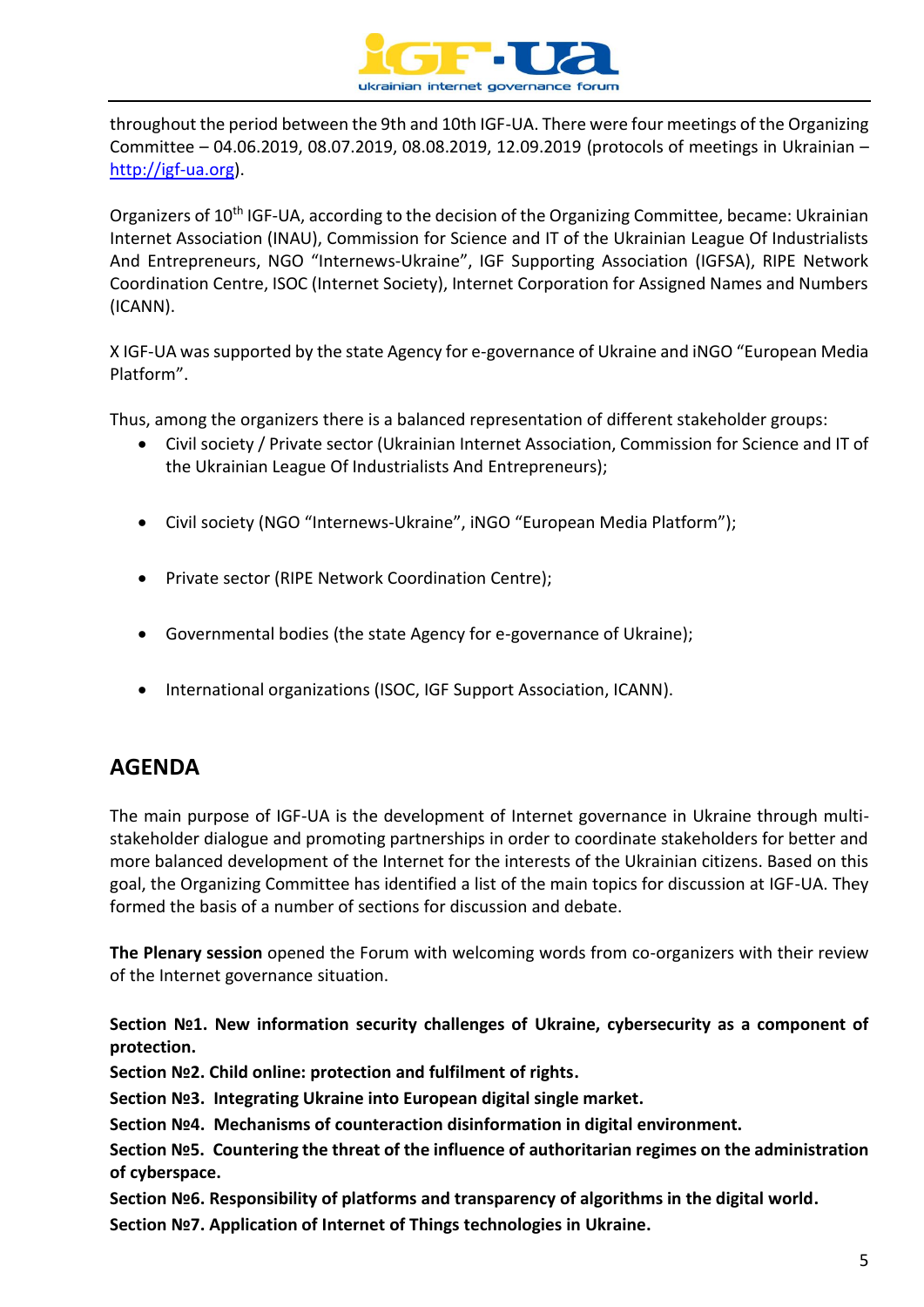

#### **Section №8. Digital law legislation. How to form the Internet regulatory index.**

#### **Section №9. DNS: the challenges of the market**

The results of the Forum were summed up **at the Final Session**. An issue of «The Age of Digital Interdependence" (the United Nations Secretary-General' High-Level Panel on Digital Cooperation report was also discussed.

Full version of X IGF-UA Program – [http://igf-ua.org/program-ua-igf-ua-2019.](http://igf-ua.org/program-ua-igf-ua-2019)

## <span id="page-5-0"></span>**PARTICIPANTS**

More than 250 participants from all over Ukraine and other European countries participated in the 10th Ukrainian Internet Governance Forum IGF-UA, representing government agencies, international organizations, private sector, civil society, academic and technical community, media and youth.

Significant number of participants took part in the IGF-UA remotely. Participants who took part in the IGFUA remotely, had the opportunity for feedback via email.



**Pic 2. Representation of different stakeholders among participants of IGF-UA-2019** *Full list of Participants IGF-UA-2019 –* http://igf-ua.org/participant-2019

## <span id="page-5-1"></span>**FINANCIAL ISSUES**

In accordance with the Principles of the Ukrainian Internet Governance Forum IGF-UA (Protocol of Intentions), IGF-UA organizers provided the necessary resources within the framework of the preparation and holding of the Forum.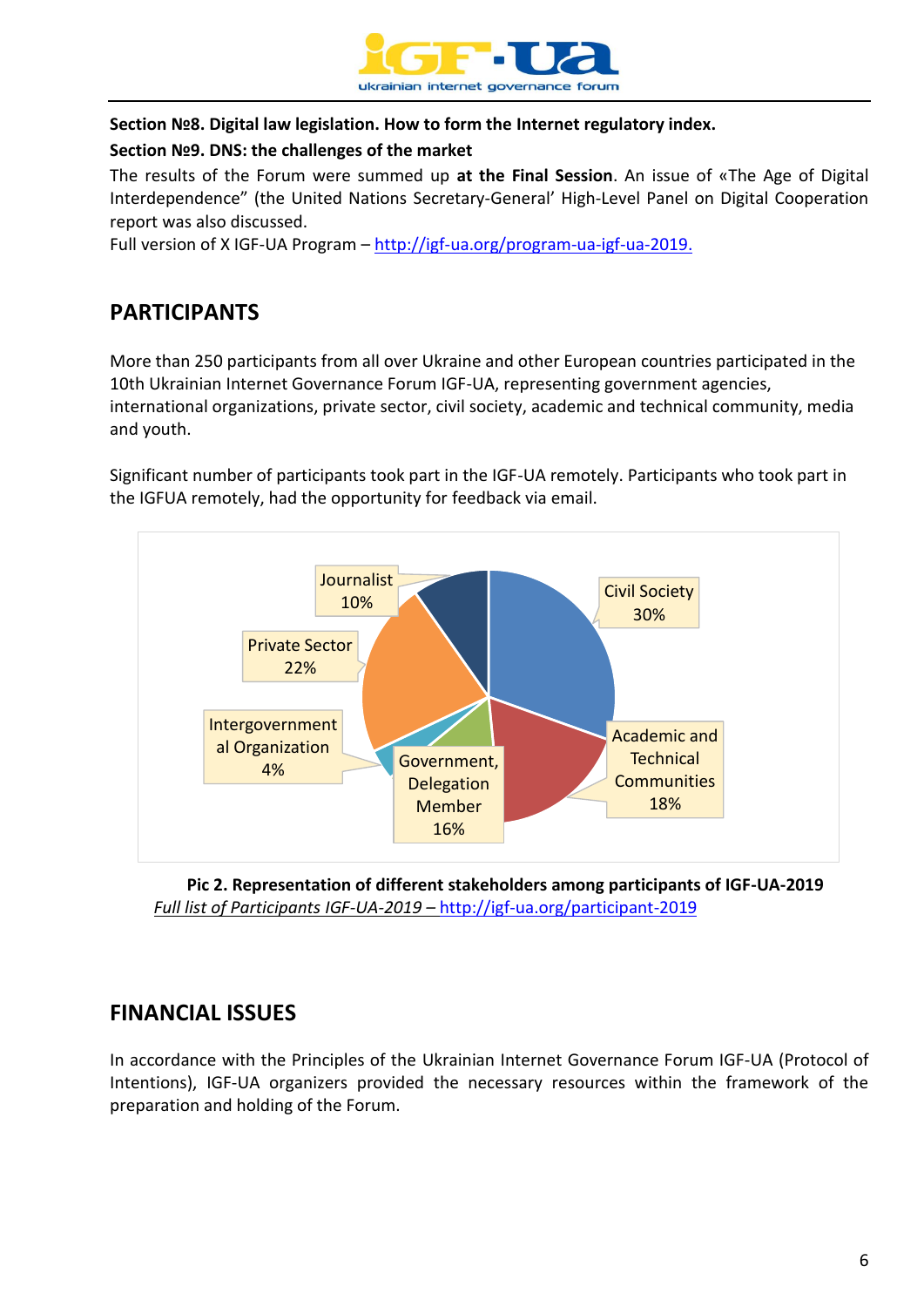

| Organizer                                                                                                    | Provided<br>funds                                                                                                                                                           | <b>Spent money</b>                                                                                                                                                                                                                                                                         | <b>Remainder</b> |
|--------------------------------------------------------------------------------------------------------------|-----------------------------------------------------------------------------------------------------------------------------------------------------------------------------|--------------------------------------------------------------------------------------------------------------------------------------------------------------------------------------------------------------------------------------------------------------------------------------------|------------------|
| Ukrainian Internet<br>Association (INAU)                                                                     | 19 123 UAH                                                                                                                                                                  | 16 848 UAH - conference management<br>services on 23.09.2019,<br>2 275 UAH - printing services (printing<br>of programs and badges)                                                                                                                                                        | 0 UAH            |
| Commission for<br>Science and IT of the<br>Ukrainian League Of<br><b>Industrialists And</b><br>Entrepreneurs | 20 000 UAH                                                                                                                                                                  | 20 000 - conference management<br>services on 23.09.2019                                                                                                                                                                                                                                   | 0 UAH            |
| <b>RIPE NCC</b>                                                                                              | 36 000 UAH                                                                                                                                                                  |                                                                                                                                                                                                                                                                                            | 36 000 UAH       |
| <b>ISOC</b>                                                                                                  | 97 200 UAH,<br>including<br>remainder<br>after IGF-UA<br>2018.                                                                                                              | 94 293,39 UAH - conference<br>management services on 23.09.2019<br>2 906,61 UAH - transfer services from<br>airport to Kyiv.                                                                                                                                                               | 0 UAH            |
| <b>IGFSA</b>                                                                                                 | 49 549,5 UAH                                                                                                                                                                | 41 842,5 UAH – catering and cake for<br>Youth IGF-UA 26.09.2019<br>1058,2 UAH - bank commission<br>2 000 UAH - transfer services from Bila<br>Tserkva to Kyiv on 26.09.2019<br>4 600 UAH - translation, design and<br>printing of booklet for Youth IGF<br>Summit Ta NRIs booth in Berlin. | 48,80 UAH        |
| NGO "Internews-<br>Ukraine"                                                                                  | 27 000 UAH - conference management<br>services on 23.09.2019<br>34 704 UAH<br>4 104 UAH - printing services (banner<br>and brandwall).<br>3 600 UAH - photographer services |                                                                                                                                                                                                                                                                                            | 0 UAH            |
| <b>ICANN</b>                                                                                                 | 36 000 UAH                                                                                                                                                                  | 30 920 UAH - networking (Social Event)<br>23.09.2019<br>93,39 UAH - transfer services from<br>airport to Kyiv.                                                                                                                                                                             | 4 986,61 UAH     |
| Dmytro Kokhmaniuk                                                                                            | 3 000 UAH                                                                                                                                                                   | Coffee sponsor on 23.09.2019                                                                                                                                                                                                                                                               | 0 UAH            |
| <b>Total</b>                                                                                                 | 295 576,5 UAH                                                                                                                                                               | 254 541,09 UAH                                                                                                                                                                                                                                                                             | 36 000 UAH       |

The organizing committee approved a decision regarding the formation of the common budget of IGF-UA and Youth IGF-UA within the framework of the Days of the Internet in Ukraine on September 23-26, 2019, including fund collection and expenditures.

Remaining funds in amount 36 000 UAH by the decision of the Organizing Committee will be directed to holding IGF-UA events in Ukraine in 2020.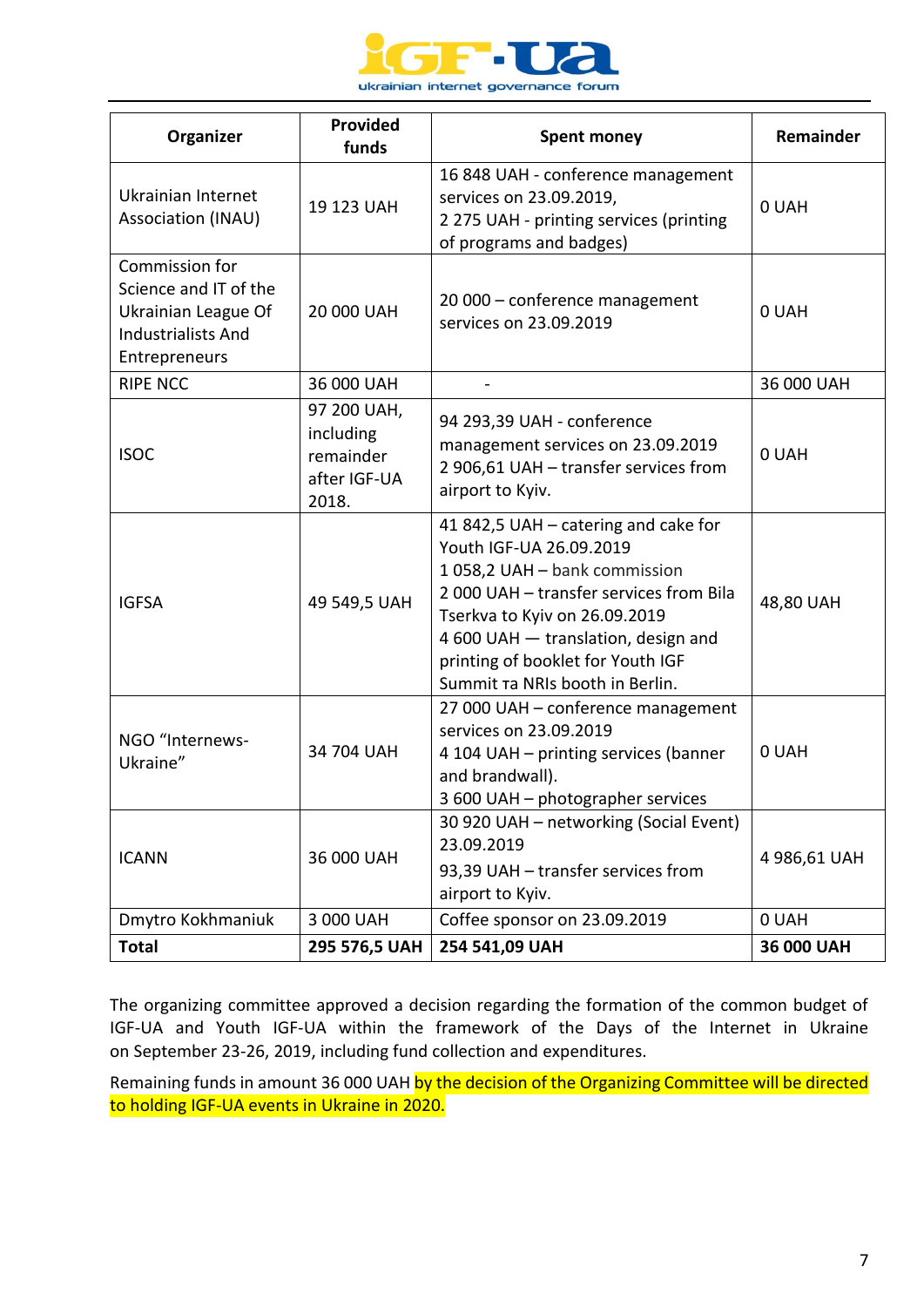

## <span id="page-7-0"></span>**CONCLUSIONS**

Panel moderators made up the final statements during the final panel. The fruitfulness of the discussions, the importance of introducing international experience in Ukraine and the role of the 10th IGF-UA discussions in further improving Internet governance were emphasized.

The participants of the discussion on the topic **"NEW INFORMATION SECURITY CHALLENGES OF UKRAINE, CYBER SECURITY AS A COMPONENT OF PROTECTION"** noted the following.

#### **1. Regarding legislative support for cybersecurity issues:**

- the current Cybersecurity Strategy does not meet today's challenges;
- there is low level of preparation of draft laws and regulations of Ukraine;
- the implementation of the Cybercrime Convention is being hampered;
- failure to comply with the EU Agreement on the adoption of legislation on electronic communications, in particular the implementation of the European Electronic Communications Code;
- national and global cybersecurity ratings do not enhance the positive image of the country internationally.

#### **2. Regarding education and enlightenment:**

- the lack of state-level institutionalization of cybersecurity training has led to the crisis of cybersecurity workplaces and occupations;
- the expert environment emphasizes that cybersecurity must start with kindergartens, schools, and families;
- It is recommended that the President of Ukraine issue a decree on the launch of cybersecurity monthbooks;
- state support for cyber education, cyber hygiene, creation and distribution of educational content is necessary.

#### **3. Concerning interaction with EU expert organizations and projects:**

- despite active interaction, public authorities do not make full use of the EU's best practices and experience, and in some cases copy the rules and regulations of the aggressor state;
- Ukraine has potential competitive advantages and market opportunities in Eastern Europe's regional digital connectivity network and can serve as a bridge for digital communication between the EU and the Eastern Partnership countries of the South Caucasus;
- It is recommended that the Government consider and support participation in the Digital Three-Seas Initiative, in particular the joint creation of cross-border cyber-sustainable digital infrastructure projects.

#### **4. Concerning critical infrastructure and its protection:**

- in Ukraine, critical infrastructure remains under constant threat of destruction, in particular the infrastructure of telecommunication cable duct;
- immediate changes are needed to criminalize CCU articles for destruction and theft in telecommunications (electronic communications).

#### **5. Concerning the cyber security and cyber defence system in blockchain:**

• it is appropriate to take into account the existing threats and risks when introducing a blockchain in the public administration system.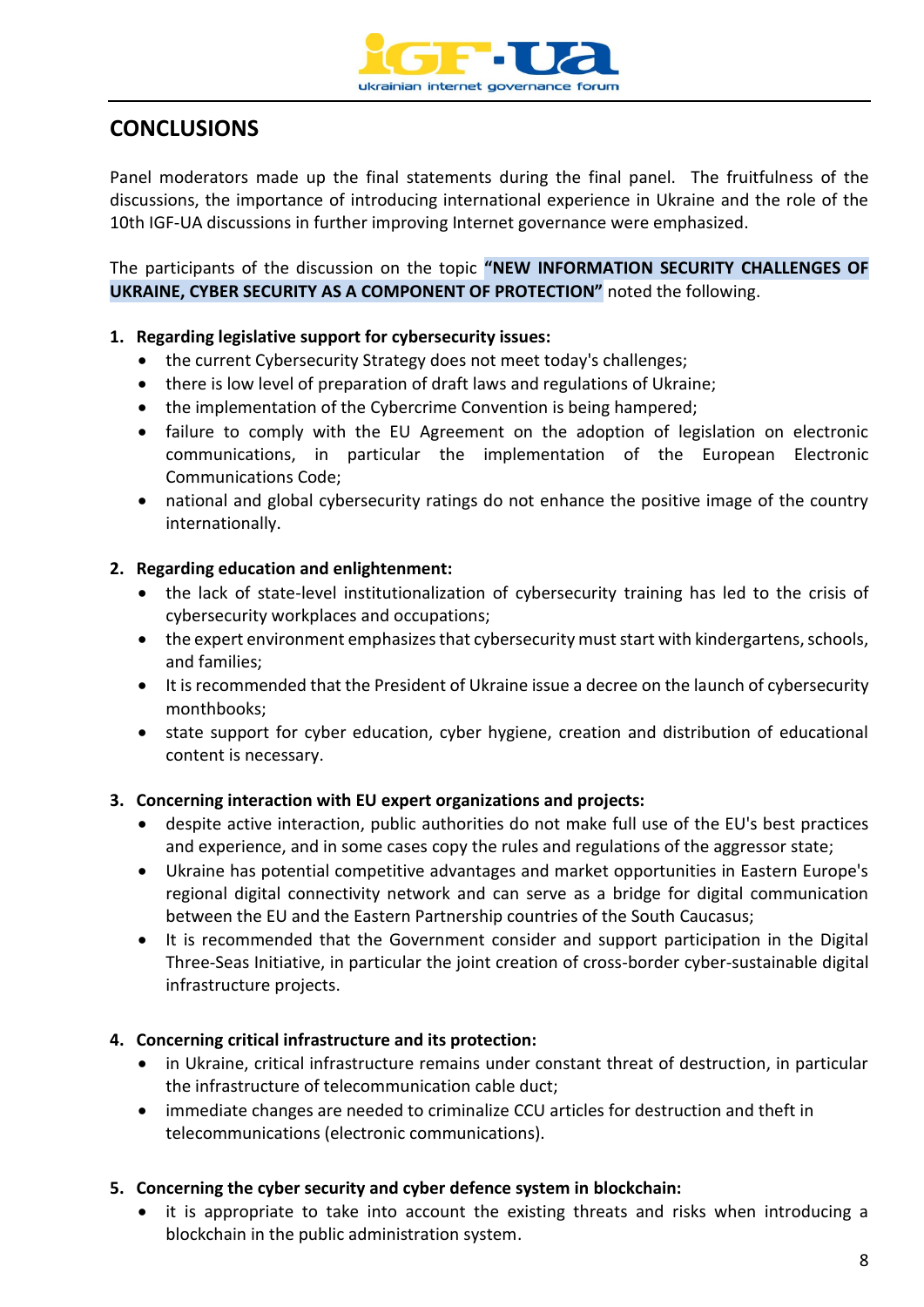

#### **6. Concerning cyberterrorism and cyber defence:**

lack of clear interaction between government, business and society in the formation and implementation of information security increases the risks for national security.

**Conclusion:** the system of cyber protection, cybersecurity, cyber defence, critical infrastructure protection requires further active steps by the participants of the process (business, government, society) in its construction and development, as well as more intensive work in the areas of legislative support, education and enlightment, public-private partnerships, interactions with international organizations and projects, etc.

During the section **"CHILD ONLINE: PROTECTION AND FULFILMENT OF RIGHTS"**, representatives of local, national and international organizations discussed the answers to the questions:

- "What do state, public and non-governmental organizations in Ukraine do for protection and fulfilment of rights of children online?";
- "What should be done for protection and fulfilment of rights of children online?".

During the work of the section, the following actions, programmes already implemented in Ukraine have been presented:

- Ensuring a safe educational environment and drafting a new Law on General Secondary Education of Ukraine provides for the need for a technical component in an educational institution that will block negative content on the network, including WI-FI usage. Ensuring the safety of the child on the Internet and developing appropriate skills of children are also foreseen during the institutional audit of educational institutions. An online anti-bullying course (including cyberbullying) has been created to educate educators and psychologists **(Oksana Savytska**, state expert, Expert group on Extracurricular Education, Department of Inclusive and Extracurricular Education, Ministry of education and science of Ukraine).
- The national project "I have the right" is being implemented to raise the level of legal awareness of the population. The project has 27,000 partners in the regions of Ukraine. The Stop Bulling campaign in particular aims to combat cyberbullying (**Mariia Kucherenko**, state expert, Directorate for Human Rights, Access to Justice and Legal Awareness, Ministry of Justice of Ukraine).
- Stop sexting lesson and quests for two age groups were implemented. An ITU project and a chat bot are planned. Meeting with ministers of profile ministries and achieved the support for a development of a national strategy for child online protection **(Anastasiya Dzyakava**, Child Abuse Protection Coordinator, Commissioner of the President of Ukraine for children's rights).
- Council of Europe conducted a Mapping Study on Cyberviolence sanctioned by the Cybercrime Convention Committee of the Council of Europe (2016-2018), which identified the following issues: victims of cyberviolence frequently may not know what to do to get help; law enforcement agencies are often unable to assist victims and cyberviolence etc. **(Giorgi Jokhadze**, Project Manager, Cybercrime Programme Office (C-PROC), Council of Europe, Bucharest, Romania).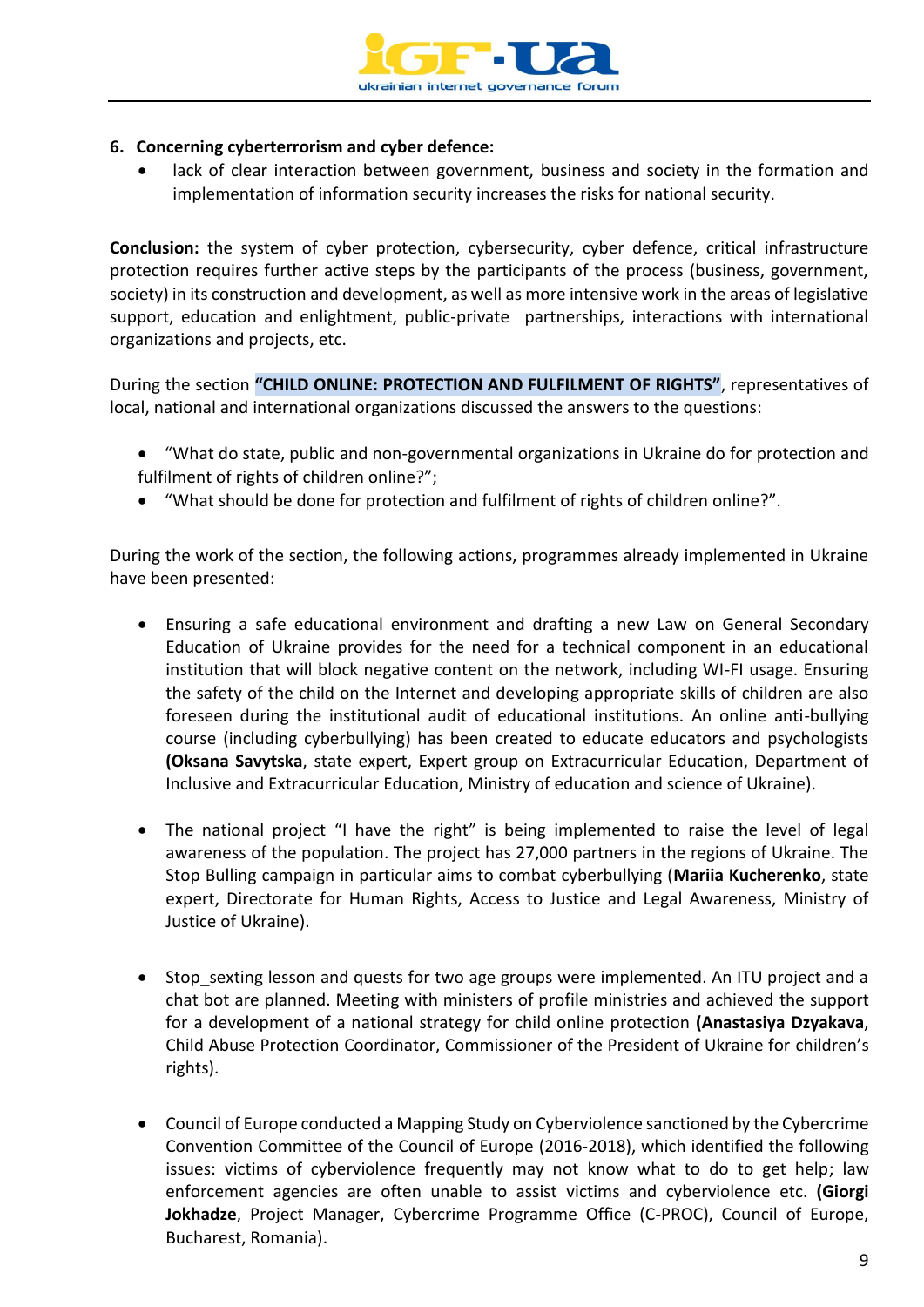

- The online course "Human Rights in the Educational Space", developed by the OSCE Project Coordinator in Ukraine, the Ministry of Education and Science of Ukraine and EdEra, contains a section on human rights on the Internet. Partners have translated Web We Want tutorials for teachers and teens. A cybersecurity awareness campaign is being launched in cooperation with the cyber police **(Olena Lungol**, National Project Officer Rule of Law and Human Rights Programme, OSCE Project Co-ordinator in Ukraine).
- The Cyber.EDU@Irpin project aims to enhance digital literacy and the culture of safe behaviour in cyberspace among the community in Irpin. 14 educational institutions engaged within the project **(Marta Yatsyshyn**, Ukrainian Academy of Cyber Security, deputy director Irpin development agency, project manager).
- Epicenter K launched the social project "DobroPhone (it means "kind phone"): stop cyberbullying": motivational slogans on notebooks, invitations of famous singers, Instagram Assistant, development of the DOBROPHONE mobile application **(Yuliya Chudnovets**, Head of the PR department, Epicenter K).
- Development of safe behaviour of children online through anti-trafficking programs and projects **(Julia Sachenko**, A21 Ukraine Country Manager).

During the work of the section, the following points and outputs have been presented:

- Development and/or translation of training programs for educators with quality case studies.
- Transformation of the psychological service of the education system, in particular to ensure safe behaviour on the Internet and the availability of assistance to a child in need.
- Raising legal awareness of the population.
- A course or a series of lectures that can be implemented by the Justice Department in the regions of Ukraine.
- Support of the Government of Ukraine to develop a national strategy for the protection of the child on the Internet.
- Ensure synergies between Budapest, Istanbul and Lanzarote Conventions.
- Better training and awareness raising for criminal justice authorities regarding cyberviolence.
- Measures to prevent, protect against and  $-$  in cases where it constitutes a criminal offence  $$ prosecute cyberviolence should be conceived as contributing to the implementation of the UN Agenda 2030 for Sustainable Development.
- Parties to the Budapest Convention to ensure greater gender balance in institutions dealing with cybercrime.
- Further work with different target audiences (shared responsibility and awareness): parents, children, and teachers.
- Increasing children's participation in decision-making process of protection and promotion children's rights on the Internet.

Participants of **"INTEGRATING UKRAINE INTO EUROPEAN DIGITAL SINGLE MARKET"** section have come up with the following messages: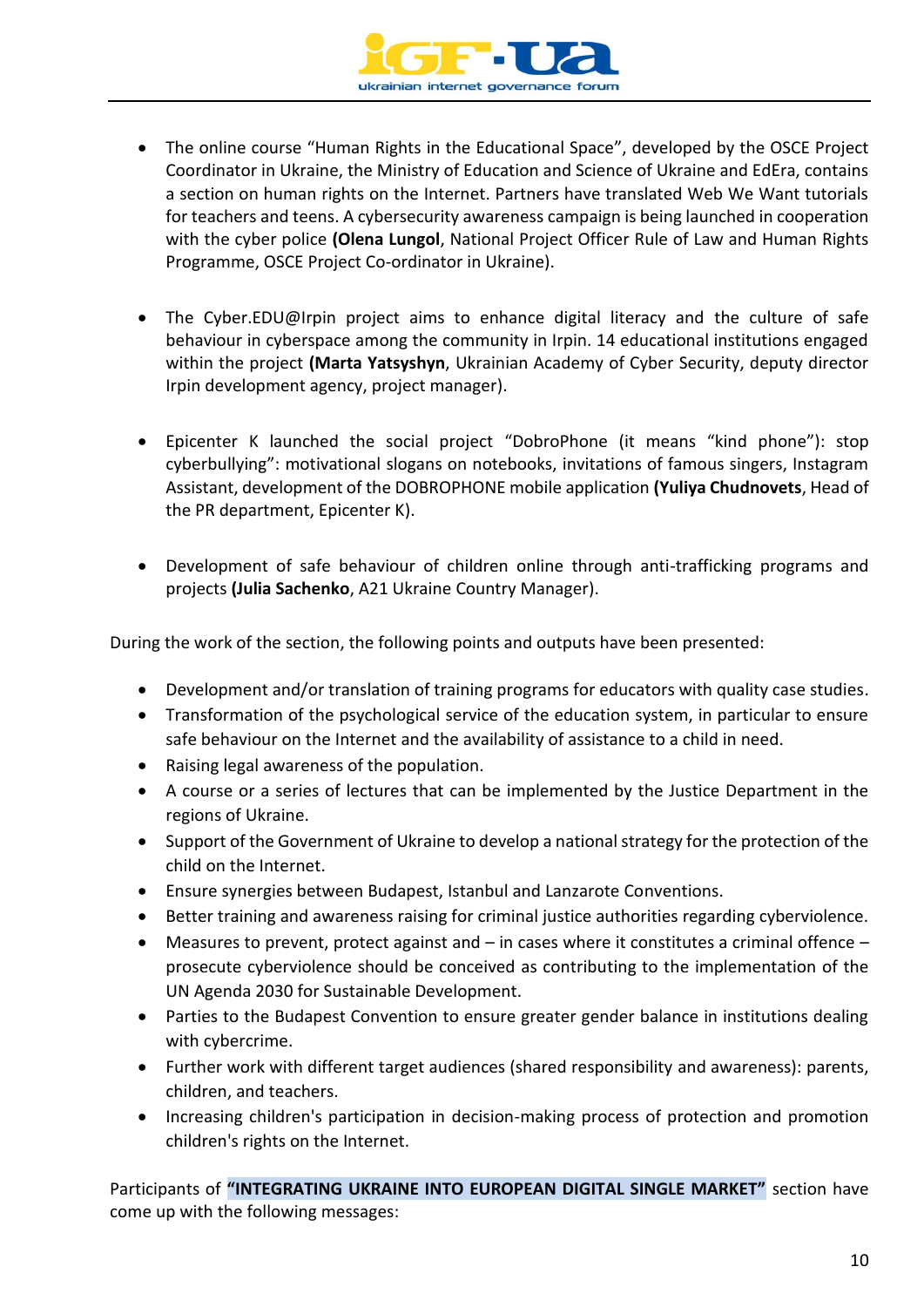

- 1. In 2014 Ukraine signed Agreement on Association with EU and has to fulfill it. From that time European legislation has changed dramatically, and it is necessary to analyze these changes and understand their correlations with interests of different Ukrainian stakeholders.
- 2. Ukraine has unique ecosystem of Internet providing, which is necessary to safeguard, and highly competitive market, which needs minimal regulation. On the other hand, market of services, based on limited resources (such as telephone numbers or radio spectrum), demands revolutionary changes in regulation.
- 3. It is necessary to use more actively existing tools of engagement of expert community and civil society to eurointegration process, including Ukraine integrating into European Digital Single market, as well as create new ones, safequarding interests of different Ukrainian stakeholders in dialogue with European Union.
- 4. It is necessary to pay adequate attention to the protection of users' rights.

#### Key conclusions of the discussion **"MECHANISMS OF COUNTERACTION DISINFORMATION IN DIGITAL ENVIRONMENT"** are:

- Web-sites that artificially increase the audience through click-beats can be used as a platform for disinformation, for example such web-sites as Znjj.ua, Politeka. Such sites take the audience away from quality news sites that operate to the standards of journalism;
- The issue of disinformation is not on the agenda among the technical community; disinformation is a problem, but it cannot be solved by blocking; people need to be taught, shown, explained.
- At the same time, during the discussion, the position was expressed that media literacy is a long process, which will have an effect for 5-10 years and it is not correct do not respond to disinformation sites in any way during all this time.
- Everyone is involved in the information war, whether they want it or not. The question is only whether they are the object or the subject of this war.

Experts stressed the need to bring Ukrainian legislation to the realities of the Internet age. Thus, during the discussion, moderator Vitaliy Moroz presented the work and concept of the "Green Book on Legal Relationships Online" by NGO "Internews-Ukraine". The Green Paper will be a practical guide for those who will prepare regulatory changes on the Internet, which provide answers to key industry questions and the context of challenges in the Internet, an information space in light of the international practices of the democratic world.

The participants in the discussion **"RESPONSIBILITY OF PLATFORMS AND TRANSPARENCY OF ALGORITHMS IN THE DIGITAL WORLD"** discussed four key issues:

- the problem of privacy of user data in Ukraine;
- prospects and risks of the Governmental Program "state in a smartphone";
- how should the cooperation of the state and technological giants look like;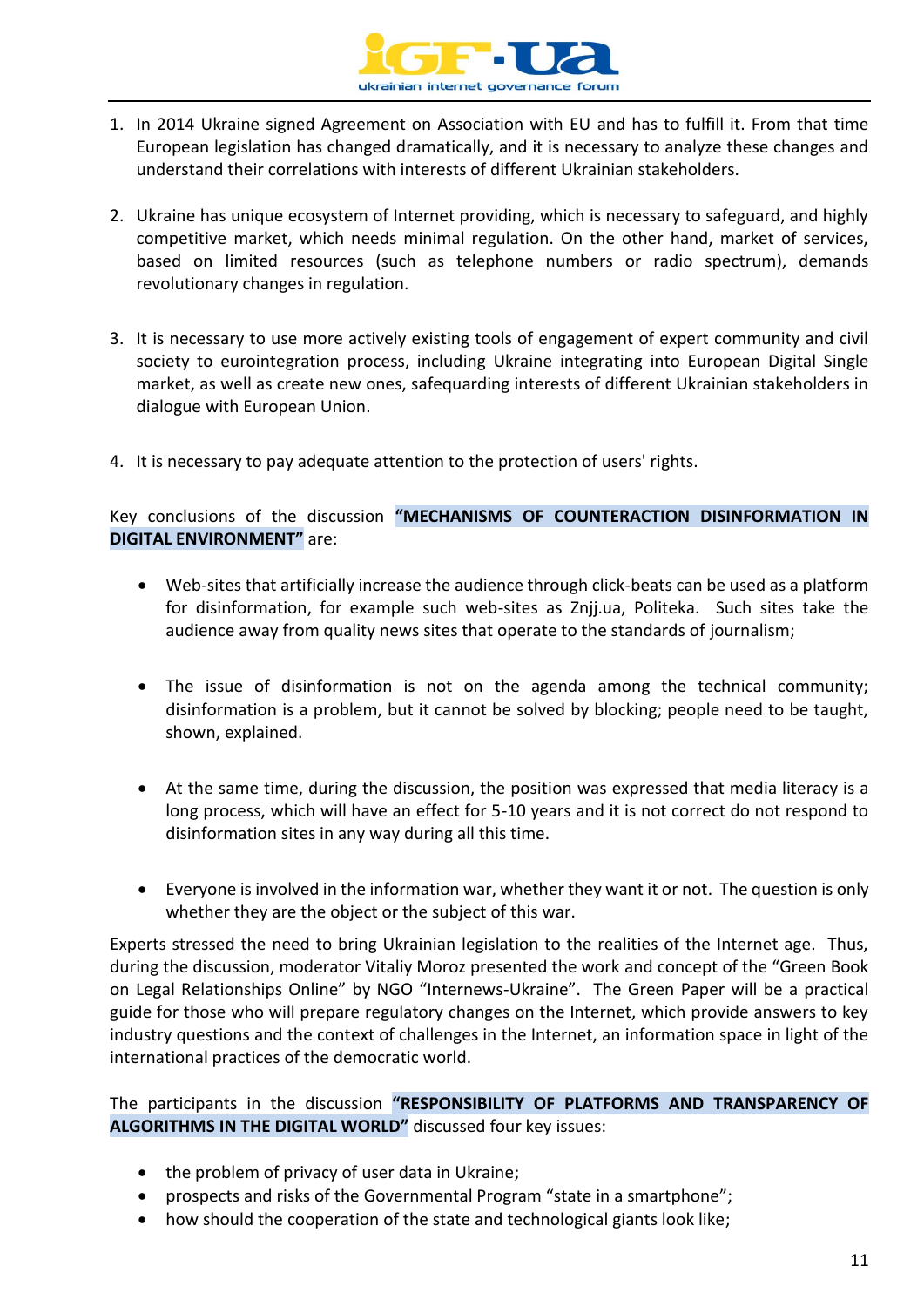

• which online law needs updating.

"The biggest problem is that neither citizens nor the state understands what privacy is. Too often everything is limited to what is defined in the Ukrainian legislation - to personal data, which in the present open world has almost no value. I think the problem is the lack of understanding of the very concept of privacy - said Maxim Savanevsky.

"There is a problem of misunderstanding and non-differentiation of two categories - privacy and personal data. On the other hand, [we have] outdated legislation. Our law "On personal data" does not withstand neither the challenges of the present nor the rational criticism, "said Olga Zolotar.

Legislative proposals are related to the following areas:

- legislation on the protection of personal data needs to be updated;
- legislation that would allow public authorities to interact directly with tech giants;
- reformation of procedural legislation in terms of fixing violations.

The work of the section **"APPLICATION OF INTERNET OF THINGS TECHNOLOGIES IN UKRAINE"** began with attempts to find the answer to the question "what is the difference between IoT and telemetry?". The answers suggested that the difference lies in the presence in IoT systems of the complexity of considering and analyzing input data and intellectual potential in their processing, more sophisticated decision-making algorithms.

The relevance of students' training was emphasized. It is necessary to form a special perception of telecommunication networks and their place in technological and economic schemes and processes while studying in university. The participants concluded that new training programs were needed.

The main problem for Ukraine in terms of IoT implementation is the lack of a market ready for IoT implementation. Experts may simply not find a place in the market for themselves with their knowledge.

Another threat is cybersecurity. There is a danger that large number of IoT devices may have uncontrolled effects on the Internet. There should be rules that can be drawn from best practices. There must be a culture of cybersecurity and the use of people in cyberspace environments.

Counterfeits are also a problem that appears in the market and do not have the necessary quality and level of security.

The need to develop legislative initiatives to create the IoT market was also emphasized.

The problem of forming business models for the development of the IoT market was separately raised. There are two approaches. The first is based on the issue that IoT solutions allow you to save on existing debugging processes. The second is that IoT solutions create new values that deliver fundamentally new process qualities.

In order to develop the IoT market, the second approach should be encouraged. It was suggested to pay attention and study the experience of Kazakhstan.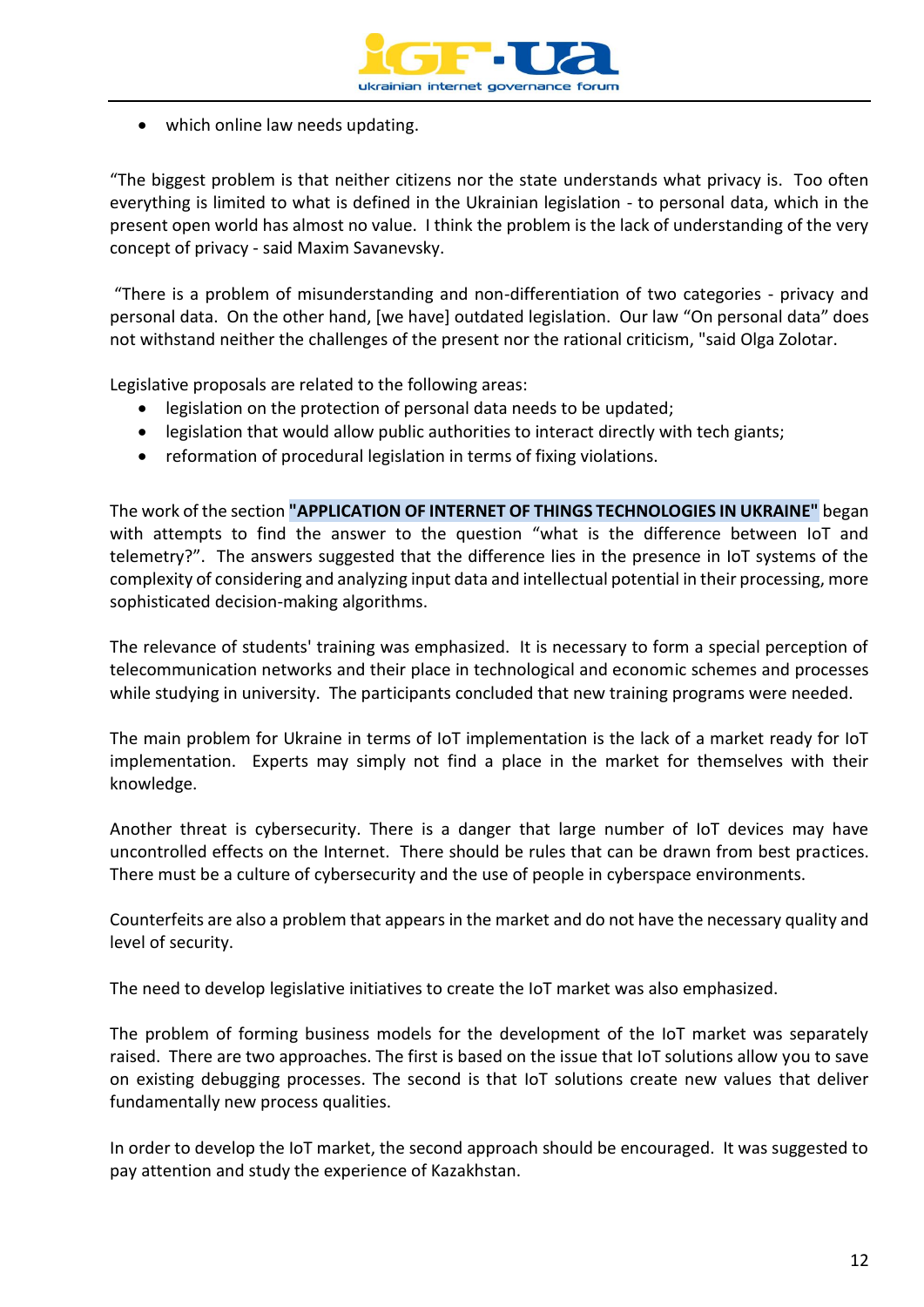

Key Findings of the discussion on **"DIGITAL LAW LEGISLATION. HOW TO FORM THE INTERNET REGULATORY INDEX":**

• Internet space is already regulated, as it is a space for social relations, it is important how the voice of civil society and the technical community will look like.

"Social relationships, whether they take place offline or online, are governed by morality, religion or law. Internet relations are also social relations. It is your choice - how Internet Relationships Should be Regulated. I think it is more about rights than morality or religion. When I am asked if the Internet is regulated or not, my answer would be that it has already been regulated"- Antonina Cherevko.

"Challenges such as data leaks, privacy threats and the responsibility of global platforms are all regulated in the world, but not regulated in Ukraine. We will come to this. The question is only who will be the initiator of such changes, and how much we can "adjust" them to human rights standards at the world level "- Maksym Dvoroviy.

• The new government will approve laws aimed at regulating online space.

"This is the most unpredictable updated composition of parliament. There are many people who are not related to the legal system and relevant spheres. The speed that parliament has in passing laws indicates that laws are being passed very quickly without scrutiny. However, what Zelensky and "Servant of the People" party also stated during the election program, they want to decide with the digital space "- Oksana Maksymenyuk.

• Civil society needs to actively promote their vision of developing an online space.

"There is a profile committee in Verkhovna Rada of Ukraine, a profile minister who was not there before. All this suggests that regulation will emerge and it will only depend on the non-governmental sector and NGOs - with or without us "- Alexander Burmahin.

During the discussion, Vitaliy Moroz, Head of New Media Programs at NGO "Internews-Ukraine", announced the development of an Internet Regulatory Index in Ukraine as a way to monitor online legislation: "We see it more as a civil society tool to monitor, if legislation or regulations are not favorable for the development of online space in Ukraine."

During the section **"DNS: THE CHALLENGES OF THE MARKET"** the first topic of discussion was the conduct of pre-trial investigation proceedings of disputes and domain disputes based on the use of domains as identifiers of resources and content on the Internet.

LLC "Hostmaster" presented "UA DRP. The experience of implementation and next steps". The presentation highlighted the legal aspects of the disputes based on the UDRP. In this case, decisions are made on the basis of the provisions of the WIPO. It was emphasized that the company "Hostmaster" started the process of implementation UA DRP and has one case of disputes.

During the discussion of the report was submitted the position of SE "Center of Competence" which considers the resolution of such disputes on the basis of UDRP, where decisions are made on the basis of the provisions of the Ukrainian legislation. SE "Center of Competence" already processed more than 1,500 cases of applications for issue of the conclusions about web content associated with the protection of honor and dignity, domain disputes, violations of intellectual property rights connected with the facts of smuggling and counterfeiting.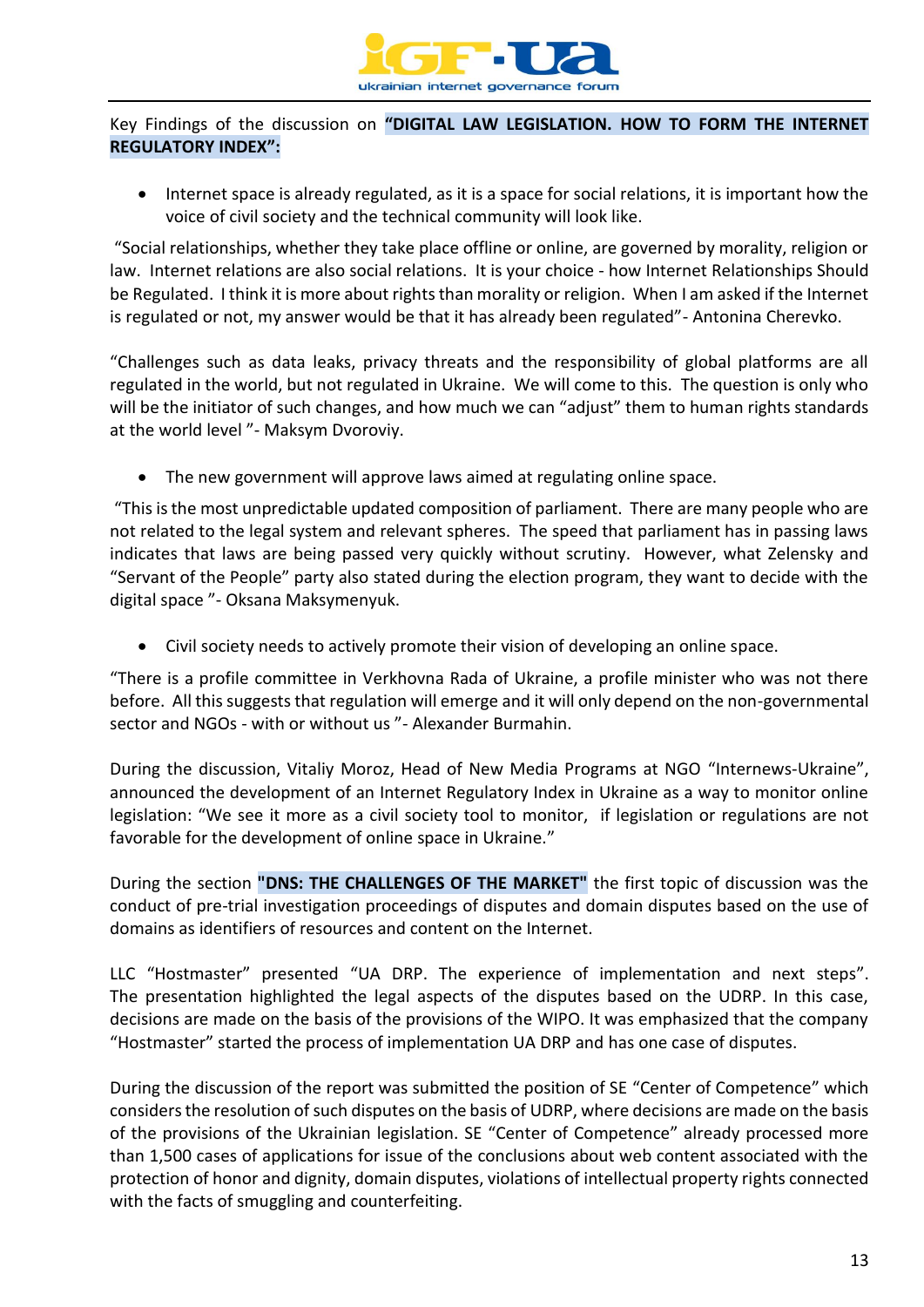

The second question discussed at the session was "Security of the DNS". It was stressed that the main problem of security is not technology, but people. Security mechanisms work only where users know what these options they need (the example with DNSSEC). They noted the importance of the domain name system as an integral part of the Internet and the need to enhance its security through user education.

LLC "Hostmaster" presented a paper on "Domains, as a mirror of the economy", which gave an overview of the economic parameters of the domain market of Ukraine and its relationship with the economic situation as a whole. During the discussion it was noted that the domain market in Ukraine is undergoing a period which can be described as stagnation. The participants discussed the influence of macroeconomic indicators on the development of the domain industry.

Final plenary of X IGF-UA was devoted to the discussion of **"THE AGE OF DIGITAL INTERDEPENDENCE" (THE UNITED NATIONS SECRETARY-GENERAL' HIGH-LEVEL PANEL ON DIGITAL COOPERATION REPORT).** The following messages were agreed:

- 1. Internet Governance Forum (IGF) and the concept of multistakeholderism (MSH) have to be supported, first of all on ideological level.
- 2. Nevertheless, IGF demands enlargement and work on some crisis phenomena, as well as MSH, which is difficult on practical level and time-consuming, has a room for improvement (by mutual efforts of all stakeholders).
- 3. It is necessary to minimize the risks of spoofing and imitation of MSH approach.
- 4. Internet can not work without trust, but confidence-building is extremely delicate and fragile process, and trust can not be imposed top-down or be simply imported from best-practices. The process of confidence-building has to be based on the model of risks and institution of reputation.
- 5. MSH is gradually applied beyond Internet Governance issues. This process is highly appreciated, but demands additional efforts on promotions, awareness raising and capacity building.

*Videos and presentations of IGF-UA-2019 – [http://igf](http://igf-ua.org/%D0%BC%D0%B0%D1%82%D0%B5%D1%80%D1%96%D0%B0%D0%BB%D0%B8-igf-ua-2019)[ua.org/%D0%BC%D0%B0%D1%82%D0%B5%D1%80%D1%96%D0%B0%D0%BB%D0%B8-igf-ua-2019.](http://igf-ua.org/%D0%BC%D0%B0%D1%82%D0%B5%D1%80%D1%96%D0%B0%D0%BB%D0%B8-igf-ua-2019)*

## <span id="page-13-0"></span>**II YOUTH IGF-UA**

As part of Ukrainian Internet Days, it was decided in 2018 to merge Ukrainian Internet Governance Forum (IGF-UA) with the Youth Ukrainian Internet Governance Forum (Youth IGF-UA). In addition to these events, Ukraine hosted 2019 RIPE NCC Days in Ukraine in 2019.

To spearhead the preparation and organisation of Youth IGF-UA, a group of organisers was established. Group members: Yelyzaveta Kukovska, Anastasia Andriichuk, Illya Provosud, Valeriia Dubytska, Iryna Pokhabova, Valerii Marchuk. The members participated in the group on a voluntary basis. The only restriction was age, i.e. persons under 35 years old could only join IGF-UA as observers. Sending a letter with proposals was enough to ensure participation in the group.

The Academic Boardroom of National Technical University of Ukraine "Igor Sikorsky Kyiv Polytechnic Institute" hosted the Second Youth Ukrainian Internet Governance Forum on the 26th of September 2019.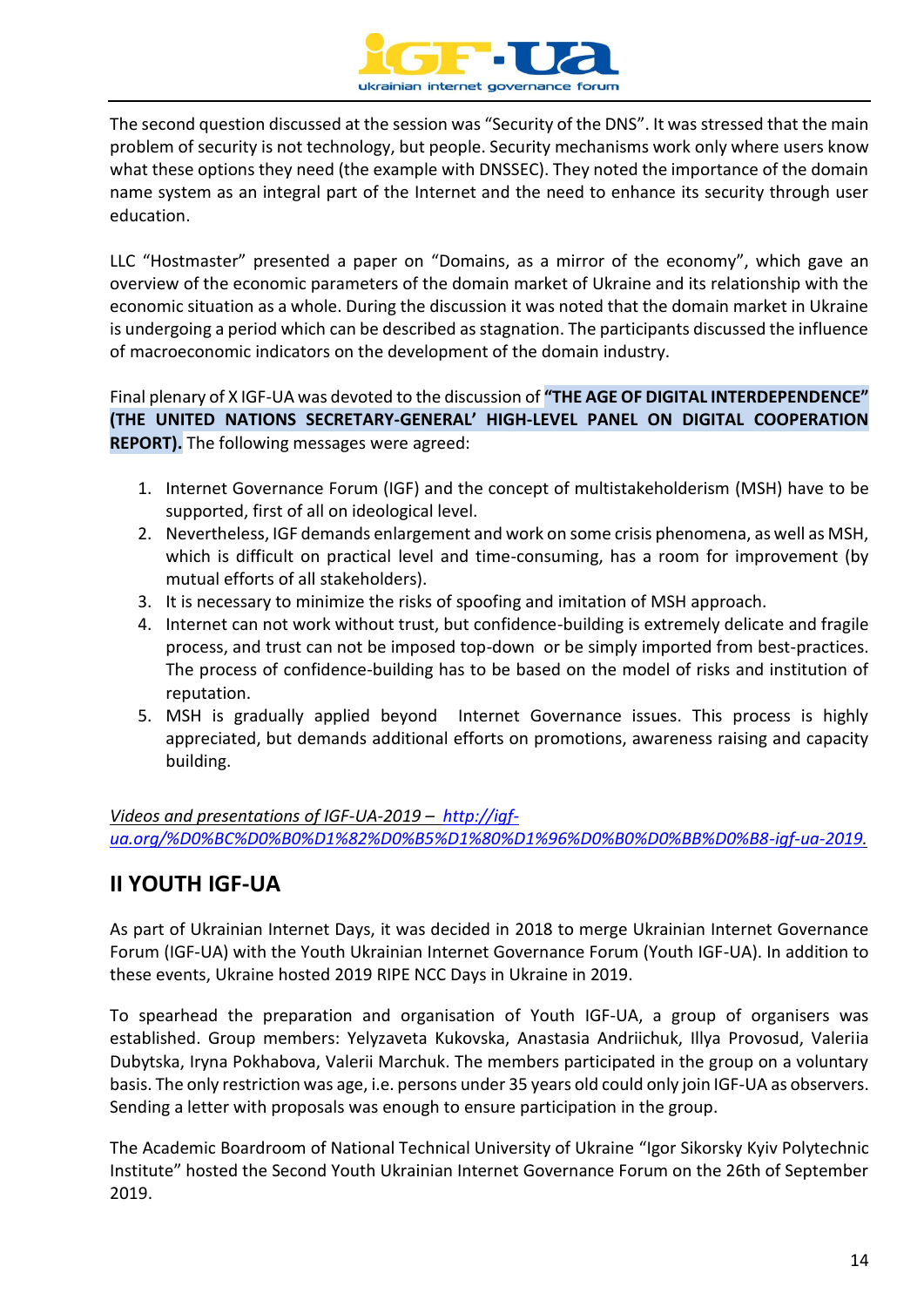

There were 68 attendees, including 12 pupils (aged under 16), 33 university students (aged 17-24), 13 attendees from other groups (aged 25-35, including instructors, as well as the representatives of international organizations), 10 people (aged over 36, including instructors, as well as the representatives of international organizations).

The gender breakdown of the event: 40 women and 28 men.

Event was moderated by Valeriia Dubytska. Oleksii Novikov (Kyiv Polytechnic Institute, Provost), Oksana Prykhodko (international NGO European Media Platform, Director), Oleksii Semeniaka (RIPE NCC), Markus Kummer (IGF SA, video address), Antonina Bukach (Digital Development Academy), and Massimiliano Stucchi (ISOC) delivered their opening remarks.

The agenda of Youth IGF-UA was very broad, ranging from youth rights and freedoms on the internet to blockchain technology. However, inclusivity, one of the fundamental NRI principles, was the particular focus of this Forum. This issue was meticulously studied and viewed from different angles. For example, there was a very detailed conversation about the technical capabilities of the websites for visually impaired users. The youth suggested the website features that must be noted during the website development. In addition, a website mock-up was presented, that would provisionally be used for the Youth Ukrainian Internet Governance Forum website.

Young people raised important issues that the world is facing today. For instance, how the web and social media impact personality, whether or not we are 'jailed' in the internet, whether the internet results in more pros or cons in the life of the younger generation. These topics were extensively covered by Mariia Ivashchenko, Oksana Samchynska and Dmytro Faradzh.

On top of that, the delegates looked at the youth rights and freedoms in the internet agenda with the utmost care. Yaryna Mamchur spoke about the legal protection for the children of internet-related professionals, while Mykola Mnyshenko highlighted the extensive use of the internet as a means for the manipulation of the general public.

Internet access was this years` special focus. A variety of perspectives was introduced, such as the actual connectivity of remote areas, including the rural communities (Yakym Yermak), and internet access for people with special needs (Karolina Kharkevych).

Iryna Pokhabova opened the second half of the event, addressing the role of the academia and universities in promoting internet for development. Yelyzaveta Kukovska did a presentation on a topic that is incredibly popular these days − the internet of things, including the technical side.

Vahan Hovsepyan of RIPENCC outlined the opportunities to become engaged in the internet governance process, available to young people today.

A separate section was entirely dedicated to G Suite for Education system. Presentations were made by the actual system users who were pupils from the city of Bila Tserkva. Apart from that, it was the young attendees who presented the website for Youth IGF-UA (with the participation of Valerii Marchuk, Daniela Yampolska, Anna Kobulei, Diana Kyrychenko).

Also, all attendees were invited to share their ideas and suggestions on the issues present in the event agenda. Many practical suggestions were put forward. However, the key idea was that the future lies in the hands of the young, since young people are the driving force of everything.